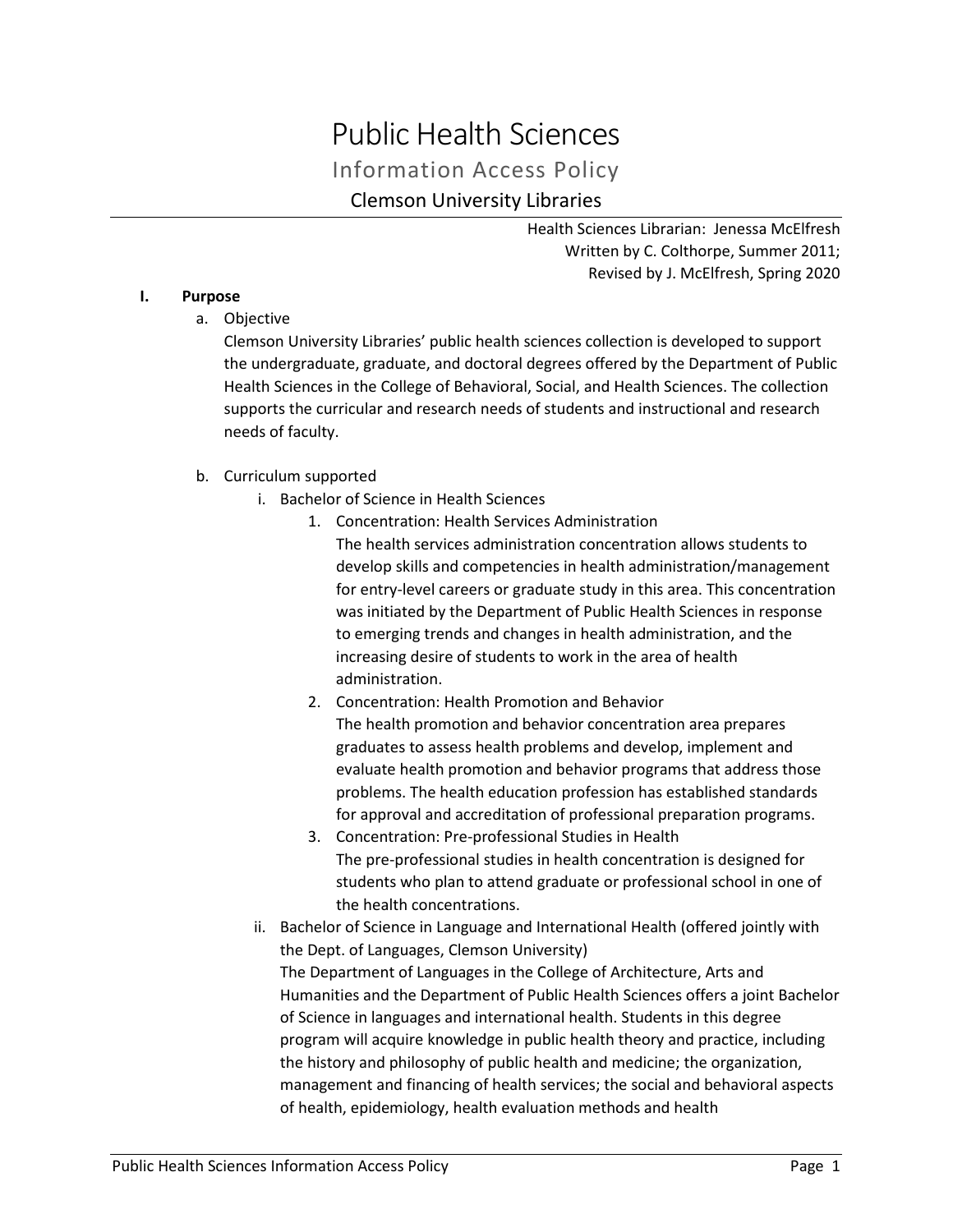communications. Students will also acquire communicative competence in the target language and its culture, literature, health environments and multicultural issues. This program requires the completion of one semester of study abroad.

iii. Undergraduate Certificate: Public Health

The Department of Public Health Sciences is offering an online, nine credit undergraduate-level certificate for undergraduate students enrolled at Clemson University who are not currently majoring in the Health Science (HS) or Language & International Health (L&IH) undergraduate concentrations. The goal of this certificate is to provide basic educational training in core public health concepts and applications for students who intend to apply to graduate programs in public health or desire introductory coursework in public health as preparation for professional schools in health care delivery.

iv. Master of Science in Applied Health Research and Evaluation The Department of Public Health Sciences offers a (30 credit hours) non-thesis M.S. degree in Applied Health Research and Evaluation (AHRE). The goal of this program is to develop technicians, data analysts, program evaluators, or research associates/coordinators, working in the private and public sectors, with foundational research and evaluation knowledge and skills related to study design, data management, and data analysis. Specifically, graduates will work as integral parts of collaborative research teams who wish to assess the efficacy and effectiveness of programs and interventions, improve the efficiency of health services, and provide data-based evidence to drive informed decisionmaking and empower positive change in population and healthcare practice.

v. Master of Science in Biomedical Data Science and Informatics (offered jointly with School of Computing, Clemson University) This interdisciplinary program leverages the broad strength at Clemson spanning computing, engineering, mathematics, biology, public health, and other areas to produce the next generation of data scientists, prepared to manage and analyze big data sources from mobile sensors to genomic and imaging technologies. Graduates will possess the necessary skills for informatics careers in biology, medicine or public health focused on the development of prescriptive analytics from large data sources. The program is designed for students with undergraduate computer science, math, engineering, or biomedical sciences backgrounds who wish to make a contribution to biomedical sciences or individual and societal health.

vi. PhD in Applied Health Research and Evaluation The Department of Public Health Sciences offers a (64 credit hours) Ph.D. degree in Applied Health Research and Evaluation (AHRE). Graduates will be independent researchers and methodological leaders. The program develops depth and breadth of knowledge in the determinants of health, healthcare systems, research and evaluation design, epidemiology, and quantitative & qualitative methods, making graduates highly competitive for employment in many different work settings.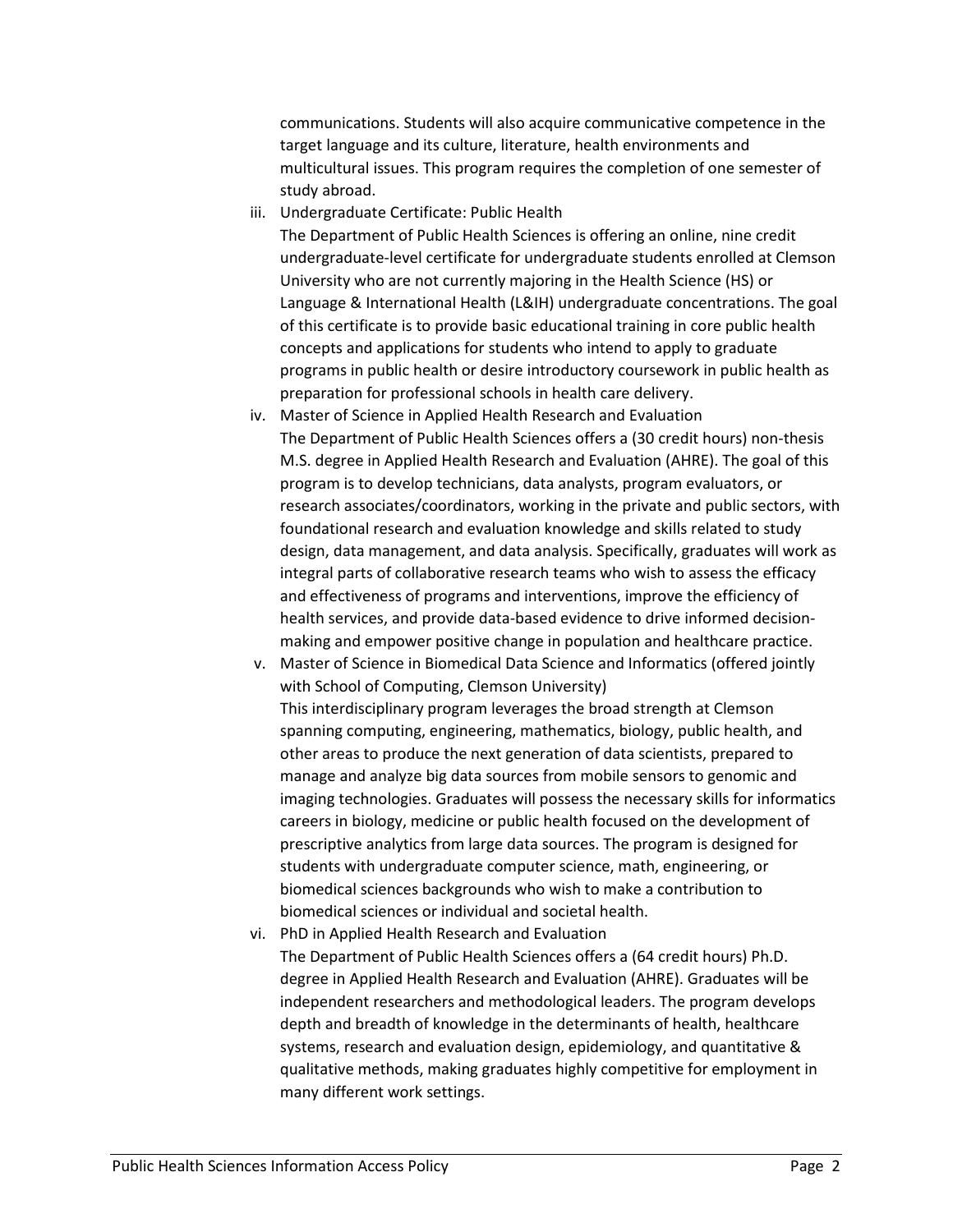- vii. PhD in Biomedical Data Science and Informatics (offered jointly with Clemson and Medical University of South Carolina) The program is a unique collaboration that brings together Clemson's strengths in computing, engineering, and public health and MUSC's expertise in biomedical sciences to produce the next generation of data scientists, prepared to manage and analyze big data sources from mobile sensors to genomic and imaging technologies. Graduates will possess the necessary skills for informatics careers in biology, medicine or public health focused on the development of prescriptive analytics from large data sources. This interdisciplinary program is designed for full-time students with undergraduate or graduate computer science, math, engineering, or biomedical sciences backgrounds who wish to make a contribution to biomedical sciences or individual and societal health.
- viii. Graduate Certificate: Clinical and Translational Research The Department of Public Health Sciences in collaboration with the Department of Mathematical Sciences at Clemson University is now offering a 12 credit, graduate-level certificate in health services research at the University Center of Greenville in Greenville, South Carolina. The goal of this certificate is to enhance research skills of health professionals in all health-related fields. The certificate includes five Clemson courses (12 credits) that will be offered during the academic year at the University Center of Greenville in Greenville, South Carolina.
- c. Primary users

The primary users are undergraduates and graduate students from the College of Behavioral, Social, and Health Sciences who are enrolled in degree programs through the Department of Public Health Sciences. Faculty, staff, and extension agents affiliated with Public Health Sciences are also considered primary users.

d. Secondary users

Undergraduates not majoring in public health sciences often choose healthcare and medicine-related topics for their English papers. Many medical topics are now "hot news" (*i.e. vaccinations, genetic testing).* Materials are purchased that cover these topics in both a scholarly, academic matter and in laymen's language for the undergraduate who is not a health sciences major.

Much of the material collected for public health sciences is specific to healthcare and medicine. Materials bought for this department may be used by faculty, students, and staff in many other departments, including in interdisciplinary projects from the Clemson University School of Health Research, and supplemental interdisciplinary titles are purchased to address this need.

Community residents also use the public health sciences collection materials to address their research needs, particularly in seeking consumer and community health information for personal healthcare interests.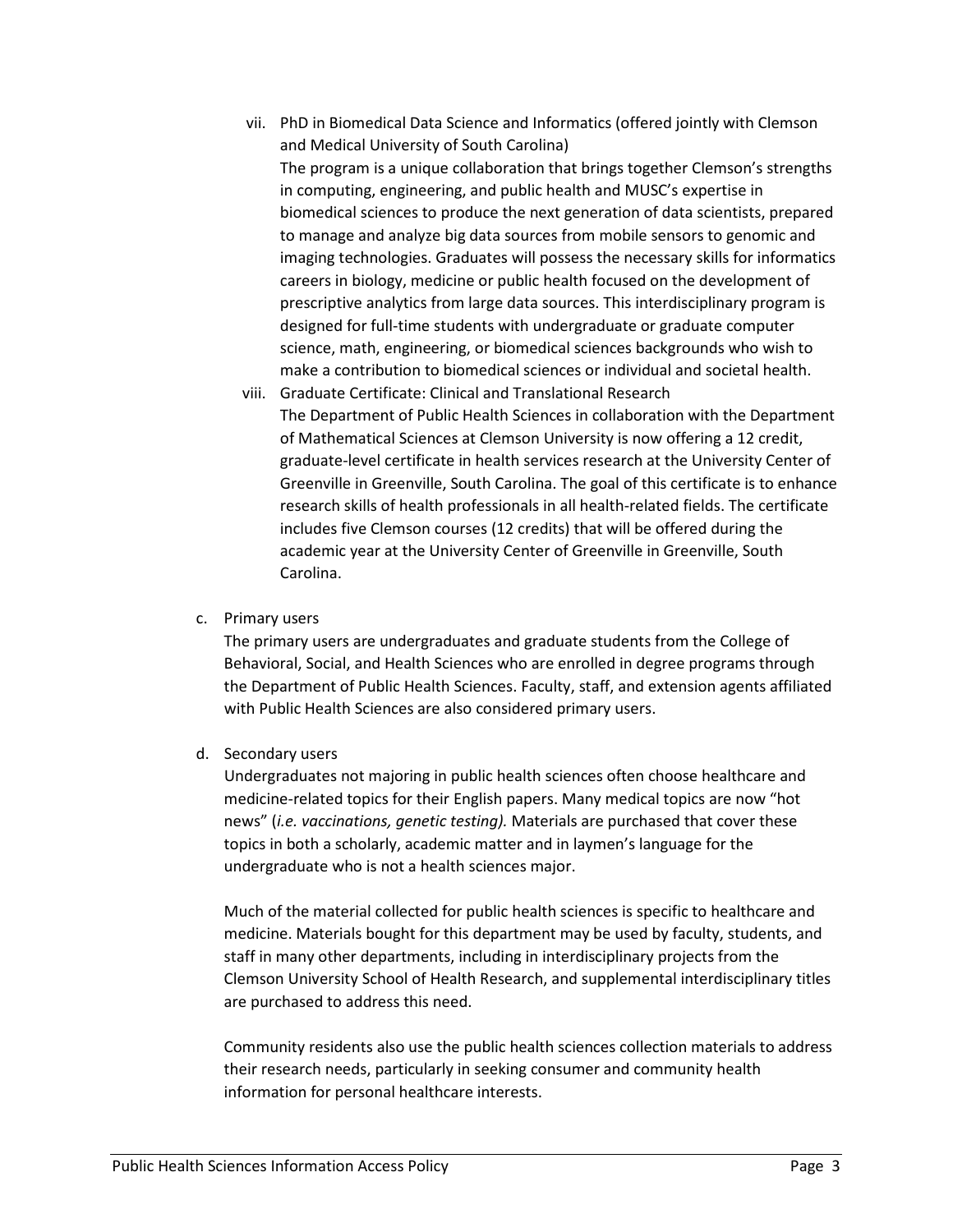## **II. Scope of the Collection**

The collection is housed in Cooper Library and Offsite Storage, with the exception of electronic materials available in a stable online format. Collecting efforts are aimed at maintaining a well-rounded collection, with special strengths in the areas of current research at Clemson University and in areas where degrees are given, but which also provides materials for students in all areas of the Department of Public Health Sciences and which will in the future provide an adequate basic collection as research interests change.

## a. Format guidelines

Monographic material will be purchased in print and/or electronic format. Due to the number of public health sciences programs that are online or require online components, the preference for monographic material purchases is electronic format if available, though print will be purchased upon request or if electronic access is not available. Journals, handbooks, manuals, and encyclopedias will be in electronic format, if available. DVDs will be purchased as requested by the faculty.

b. Language guidelines

Primarily English-language materials will be selected. If materials in other languages are collected they must generally contain information not readily available in English, or fit a specific research or program need.

c. Geographical guidelines

No geographical limitations will be used for materials related to public health sciences. Materials dealing with guidelines, medical practice, and the healthcare system will be selected with an emphasis on South Carolina and the United States. Materials dealing with other regions will be purchased to provide support to research and curricular activities.

#### d. Chronological guidelines

Most books considered for purchase are current; materials published prior to the most recent five years are purchased very selectively or upon request.

#### e. Types of materials excluded

The following materials will be excluded unless there is an extraordinary need and/or a specific request:

- i. Workbooks
- ii. Computer software
- iii. Rare materials
- iv. Textbooks

#### **III. Subject Classifications Collected**

Primary Subject Classifications: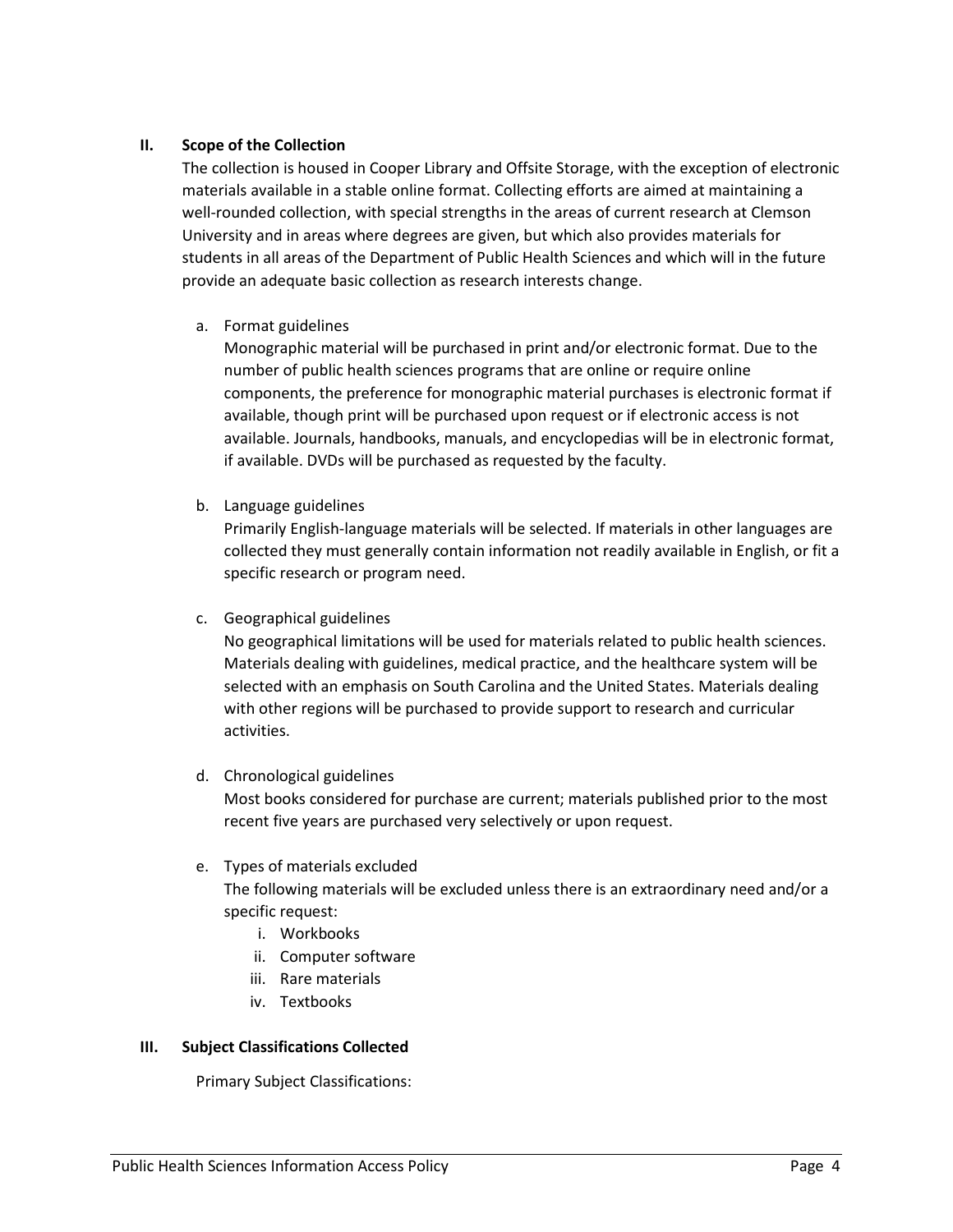| <b>Public Aspects of Medicine</b> | RA 1-1270 |
|-----------------------------------|-----------|
|                                   |           |

| Secondary Subject Classifications:         |            |
|--------------------------------------------|------------|
| Medicine (General)                         | R5-920     |
| Pathology                                  | RB 1-214   |
| Internal Medicine                          | RC 31-1245 |
| Surgery                                    | RD 1-811   |
| Ophthalmology                              | RE 1-994   |
| Otorhinolaryngology                        | RF 1-547   |
| <b>Gynecology &amp; Obstetrics</b>         | RG 1-991   |
| Pediatrics                                 | RJ 1-570   |
| Dentistry                                  | RK 1-715   |
| Dermatology                                | RL 1-803   |
| Therapeutics / Pharmacology                | RM 1-950   |
| Pharmacy and Materia Medica                | RS 1-441   |
| <b>Nursing</b>                             | RT 1-120   |
| Botanic, Thomsonian, and Eclectic Medicine | RV 1-431   |
| Homeopathy                                 | RX 1-681   |
| Other systems of medicine                  | RZ 201-999 |
|                                            |            |

## **IV. Core Public Health Sciences Journals**

Advances in Public Health American Journal of Epidemiology American Journal of Industrial Medicine American Journal of Preventative Medicine American Journal of Public Health Annals of Tropical Medicine and Public Health Annual Review of Public Health Archives of Public Health BMC Public Health BMC Health Services Research BMJ Global Health Bulletin of the World Health Organization Critical Public Health Disaster Medicine and Public Health Preparedness Emerging Infectious Diseases Environmental Health Perspectives Epidemiology Epidemiology, Biostatistics, and Public Health Ethics, Medicine, and Public Health Frontiers in Public Health International Journal of Environmental Research and Public Health International Journal of Epidemiology International Journal of Medicine and Public **Health** International Journal of Public Health JAMA: Journal of the American Medical Association Journal of the American Public Health Association Journal of Epidemiology and Community Health Journal of Environmental and Public Health Journal of Health Politics, Policy, and Law Journal of Infection and Public Health Journal of Occupational and Environmental Medicine Journal of Preventative Medicine and Public Health Journal of Public Health Journal of Public Health Policy Journal of Public Mental Health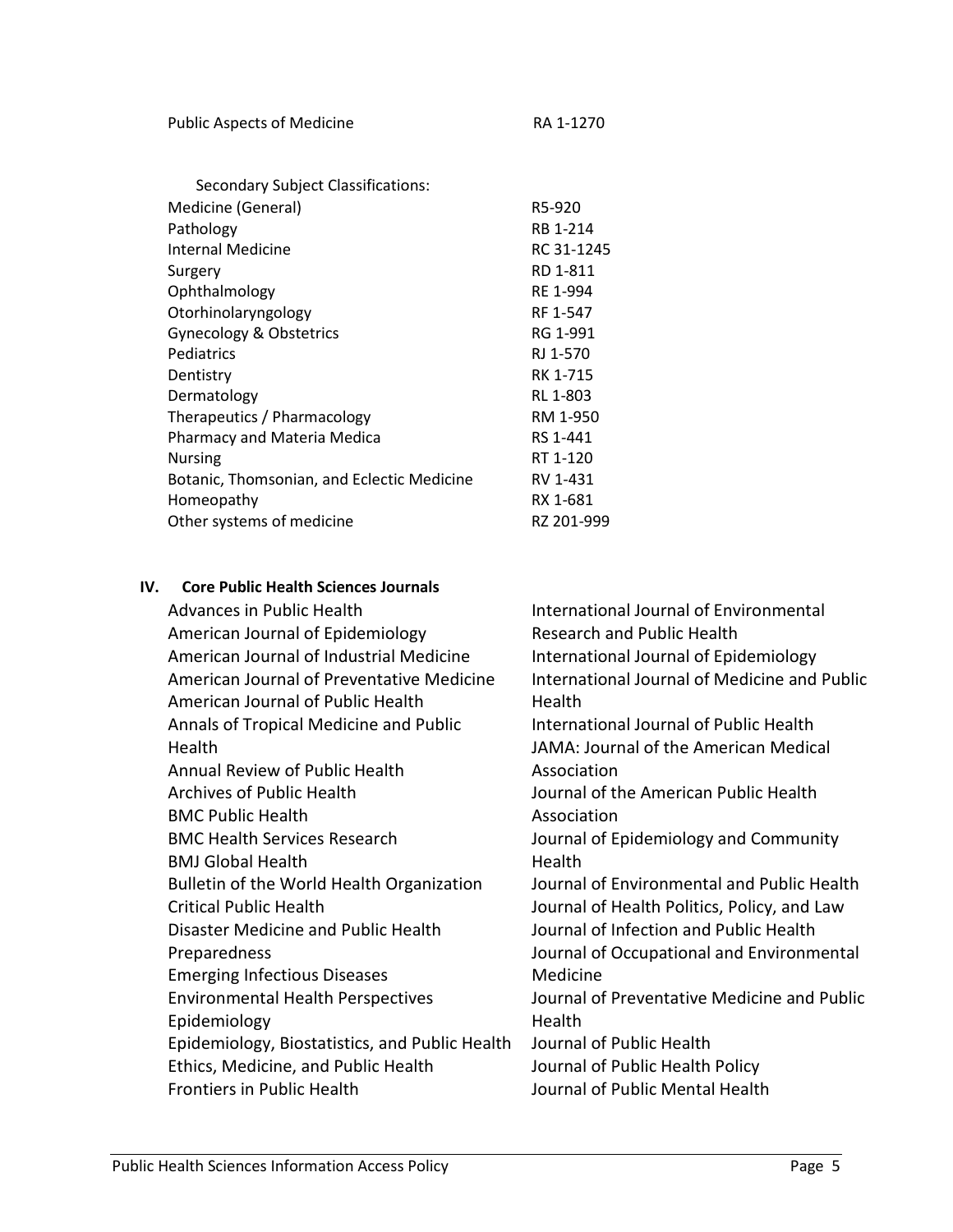- Global Public Health Health Affairs Health Care Financing Review Health Expectations Health Policy and Planning Health Services Research Health Services Research and Managerial Epidemiology Inquiry International Journal of Community Medicine and Public Health
- Lancet Lancet Global Health Medical Care New England Journal of Medicine Public Health Nutrition Public Health Reviews Social Science and Medicine Social Work and Public Health Statistics in Medicine

# **V. Core Public Health Sciences Databases and Indexes**

MEDLINE CINAHL PubMed Ovid Emcare Web of Science Health and Wellness Resource Center Health Reference Center Academic Nursing & Allied Health Database

Health Source Nursing/Academic Edition Cochrane Database Joanna Briggs Institute Database PsycINFO Food Science & Technology Health and Safety Science Abstracts BIOSIS

# **VI. Access to Information not Available On-site**

a. Remote Storage

Online request forms and document delivery enable access to materials in Clemson Libraries' remote storage facilities within 24 business hours.

b. Interlibrary Loan

The primary access point for journals and secondary access point for books not owned or accessible by Clemson Libraries will be Interlibrary Loan. This service is free to Clemson University students, faculty, and staff.

c. PASCAL Delivers

The primary access point for books not owned or accessible by Clemson Libraries will be PASCAL Delivers. This service provides access to books owned by other academic libraries in the state of South Carolina and is free to Clemson University students, faculty, and staff.

#### **VII. Selection Tools Used**

- a. Faculty and student requests and recommendations
- b. Course syllabi
- c. Major public health sciences journals
- d. Public Health professional association websites and catalogs